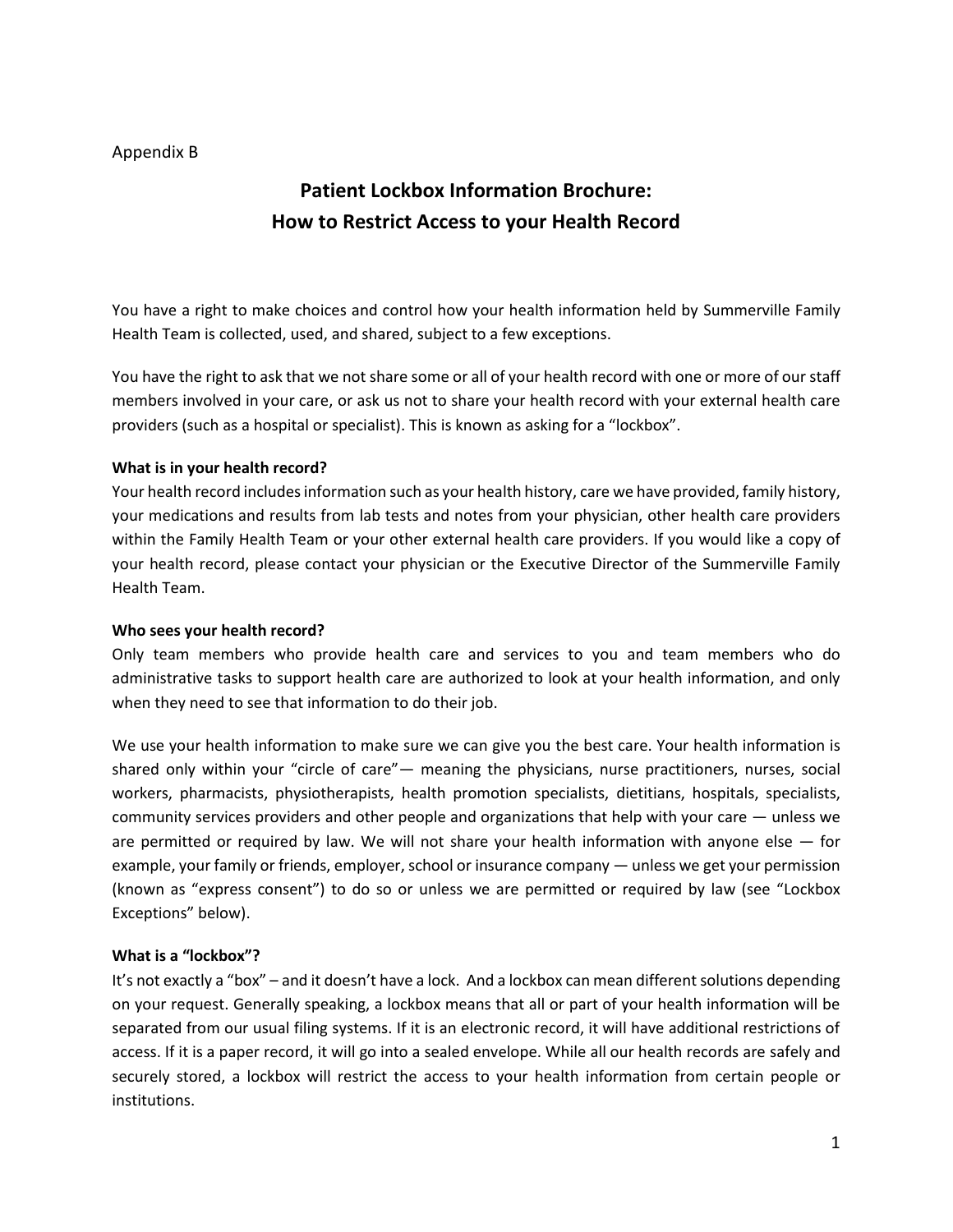### **Are there risks to having a lockbox?**

There are some risks to putting your health information in a lockbox that you should consider before making your decision:

- Your health care providers may not have the information they need to give you the best possible care in a timely manner.
- Your health care providers may not have enough information to safely provide you with services and so may not be able to offer you care.
- It may be harder for your health care providers to share your information in an emergency.
- There may be errors in assessments, treatment or medications if the people providing care do not have enough information or do not have the right information about you.
- You may have to undergo duplicate tests, procedures and health history questions if existing information is unavailable.
- You may not benefit from the wide range of services we can offer you.
- There may be other risks specific to you and your request, which we will discuss with you.

You can ask us questions about the specific risks that could come up depending on your choices.

#### **Lockbox Exceptions**

Under the law, there are times when we are allowed to or must collect, use, or share personal information about you — without your permission — even if your information is otherwise "locked".

If your information is already in a lockbox, the "lock" may be broken and your information may be used or disclosed as permitted or required by law. We have provided some examples, but there may be other situations where the use or disclosure of your information is permitted or required by law. We may use or share your health information without your permission in order to, for example:

- Report a child in need of protection to the Children's Aid Society
- Make reports to the Ministry of Transportation or Public Health or other mandatory reports
- Protect you or someone else if we believe there is a significant risk of serious harm
- Obtain or process payments
- Plan our services
- Engage in quality improvement exercises
- Dispose of information
- Comply with a court order
- Defend ourselves in litigation
- Engage in research (as long as we have research ethics board approval)
- Teach our staff to provide health care

If you have questions about how we can use or share your health information, you can ask a team member or a Privacy Officer**.**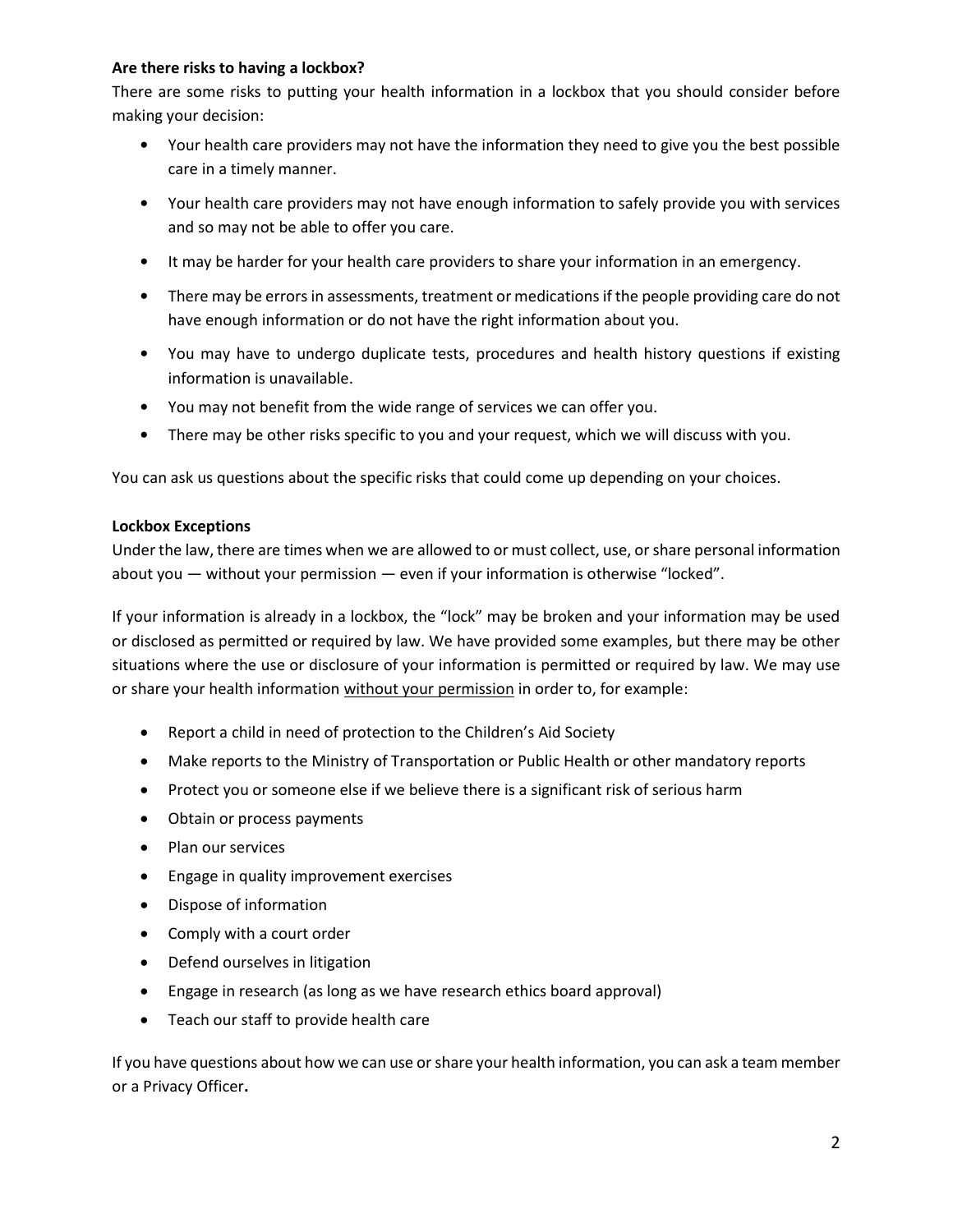#### **How do you request a lockbox?**

You can discuss any concerns regarding the privacy and confidentiality of your health information and your lockbox options with your physician or health care provider or a Privacy Officer. In some cases, you may not need a lockbox in order to protect your information and we can discuss alternatives or options with you. For instance, you do not need a lockbox to prevent health care professionals who are not involved in your care from viewing your personal information as these professionals are not within your "circle of care" and are therefore already not permitted to access your information on the basis of our policies and privacy laws.

You can submit your lockbox request in writing using our "Patient Lockbox Request" form, which you can get from your physician or health care provider or a Privacy Officer. The completed form should be given to your physician or health care provider or a Privacy Officer.

Lockbox requests are processed on a case-by-case basis. A Privacy Officer will review and respond to lockbox requests and will speak with your physician or health care provider. We may not be able to accommodate every request – but we will explain any limits with you. We will tell you when your lockbox is in place. You can also request that your lockbox be removed at any time by contacting your physician or a Privacy Officer.

#### **Privacy Officer**

Executive Director Summerville Family Health Team 101 The Queensway West, 5<sup>th</sup> Floor Mississauga, Ontario L5B 2P7

## **Information and Privacy Commissioner/Ontario: 1**

2 Bloor Street East, Suite 1400 Toronto, Ontario M4W 1A8 Canada

#### **Telephone**

 $\overline{a}$ 

Toronto Area: 416-326-3333 Long Distance: 1-800-387-0073 (within Ontario) **Fax** : 416-325-9195

 $1$  The office responsible for reviewing the privacy-related decisions and practices of health care institutions, such doctor's offices and family health teams, investigating privacy complaints made under the access, privacy and personal health information laws, and educating the public about such laws and access and privacy issues.